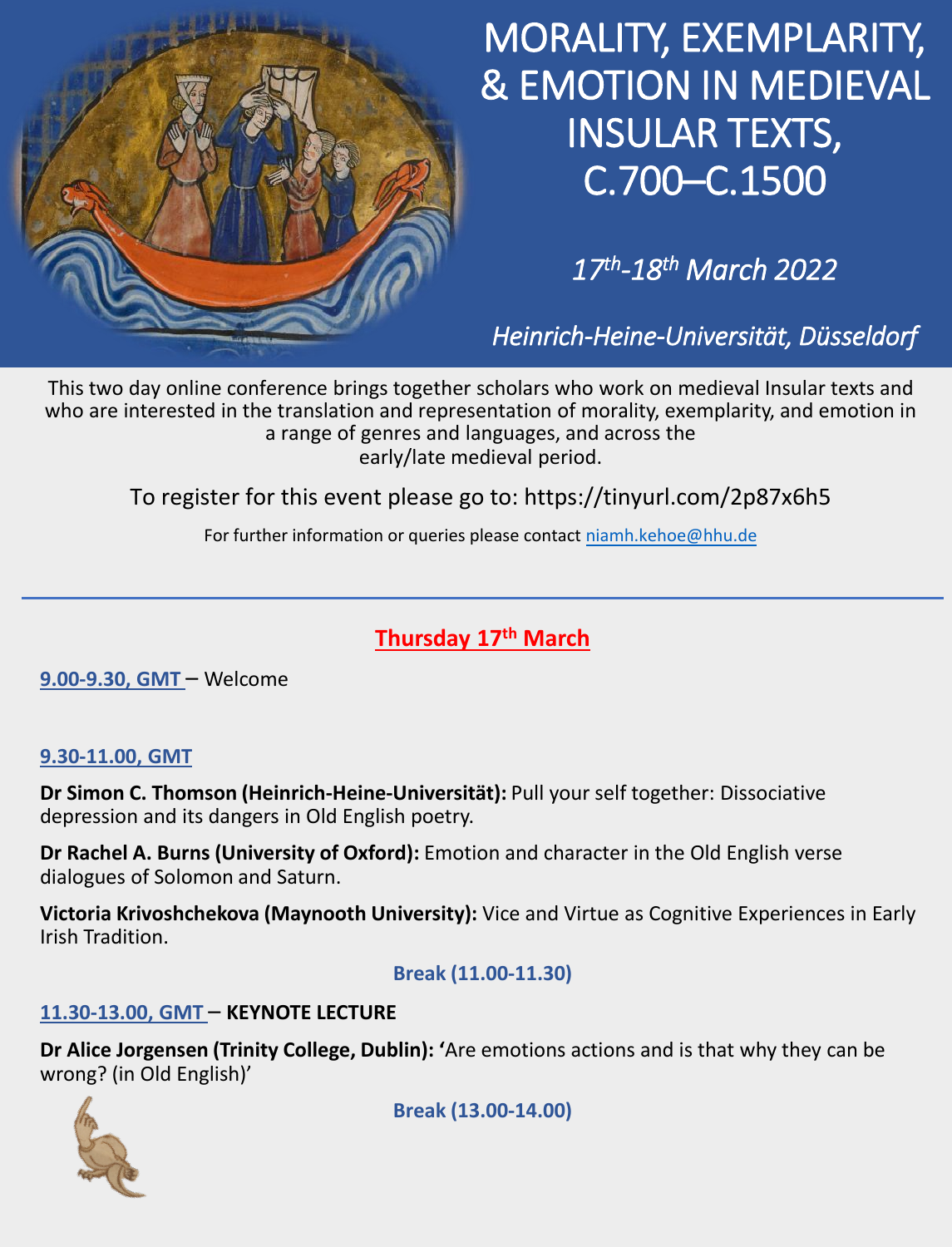

## MORALITY, EXEMPLARITY, & EMOTION IN MEDIEVAL **INSULAR TEXTS,** C.700-C.1500

 $17<sup>th</sup> - 18<sup>th</sup> March 2022$ 

Heinrich-Heine-Universität, Düsseldorf

#### **Thursday 17th March (cont.)**

#### **14.00-15.30, GMT**

**Dr Helen Appleton (University of Oxford):** Folk Horror: Fear in Old English Homilies for Rogationtide.

**Caolán Ó hAonghusa (Trinity College, Dublin):** Tidings of Doomsday: An Early-Irish Homily.

**Héléna Lagréou (University of Cambridge):** Understanding the ambiguity of violence at public executions.

#### **Break (15.30-16.00)**

#### **16.00-17.30, GMT**

**Claire Poynton-Smith (Trinity College, Dublin):** 'They must wrestle and struggle with themselves': tracking temptation and expressions of grief in vernacular sainthood texts c.950-1250.

**Harriet Strahl (University of Oxford):** Grievable Deaths in the Wreck of the White Ship.

**Dr Emily A. Winkler (University of Oxford):** Expressing Grief in Medieval England.

**Virtual drinks (from 18.00)**

#### **Friday 18th March**

#### **9.30-11.00, GMT**

**Dr Harriet Soper (University of Oxford):** Psalmic Models for the Emotional Range of the Exeter Book Riddles.

**Dr Francis Leneghan (University of Oxford):** Righteous Indignation? Beowulf's Anger Reconsidered.

**Dr Francisco J. Rozano-García (National University of Ireland, Galway):** Sentimental Genres: The 'Old English Elegy' and the Poetics of Nostalgia.